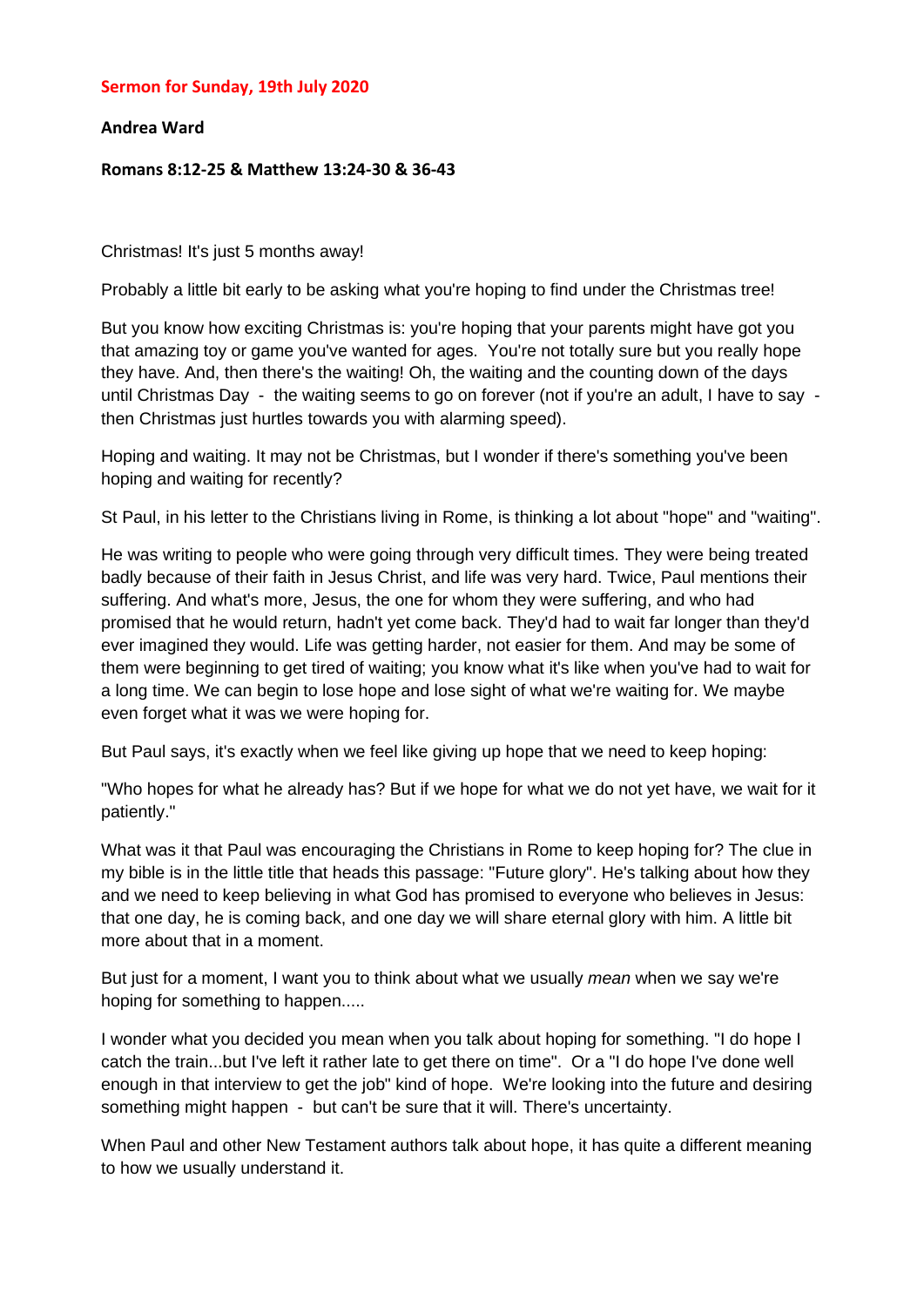Hope in the Bible is not about blowing out the candles on our birthday cake and making a wish for something we'd like to happen.

Hope in the bible is a confident expectation of receiving what God has promised (Paul says in verse 19 that "the creation waits in eager expectation for the sons of glory to be revealed.."). It's not about the strength of our desire, but about trusting in the unchanging promises of God, who is faithful to keep his word. That's very different.

So, let's dig a bit deeper to find out what exactly Paul was encouraging the Roman Christians to hope in.

# **Verse 18-21**

"I consider that our present sufferings are not worth comparing with the *glory that will be revealed in us.* The creation waits in eager expectation for *the sons of God to be revealed*. For the creation was subjected to frustration, not by its own choice, but by the will of the one who subjected it, in the hope that the creation itself will be liberated from its bondage to decay and brought into the *glorious freedom of the children of God*."

And a little further on in the passage, Paul says "we wait eagerly for our *adoption as sons (or adoption to sonship), the redemption of our bodies*. For in this hope we were saved."

Paul talks about the glory that will be revealed in us; the sons of God to be revealed; the glorious freedom of the children of God; adoption as sons.

Just a small but important point here. That phrase, "Adoption as sons" OR "adoption to sonship of God" - Is Paul saying that this great hope of glory is only for men? No, of course not. Paul's choice of the word son, and adoption to sonship or the spirit of sonship is very important here, because he's trying to make a specific point. In the Roman world in which Paul was living, an adopted son was one chosen specifically by his adoptive father to inherit his estate and continue his name; he was in no way lesser than a son born to the father. And the Greek word which translates as "spirit of sonship" refers to the full legal standing of an adopted son. The point that Paul was trying to get across to us, is that God has chosen each of us, has deliberately brought us into his family in his great love, and has given us the full status of one who will inherit his kingdom. That's some honour!

So, we are hoping expectantly for the glory that will be revealed in us; the sons of God to be revealed; the glorious freedom of the children of God; adoption as sons.

But if that's what we're looking forward to and hoping for, does that mean that at the moment we're not God's children? Didn't Paul tell us that we're already God's children and sons of God?

# **Verse 14**

"...those who are led by the Spirit of God are sons of God.....for you received the Spirit of sonship. And by him we cry, "Abba, Father." The Spirit himself testifies with our spirit that we are God's children..."

It's really clear: Anyone who has put their faith in Jesus Christ and has the Spirit of God in them, is a child of God (PRESENT TENSE).

You received the Spirit of sonship - PAST TENSE. It's already happened!

By him, we cry Abba Father; we are God's children - PRESENT TENSE - today, you and I can call out to God as our heavenly Father.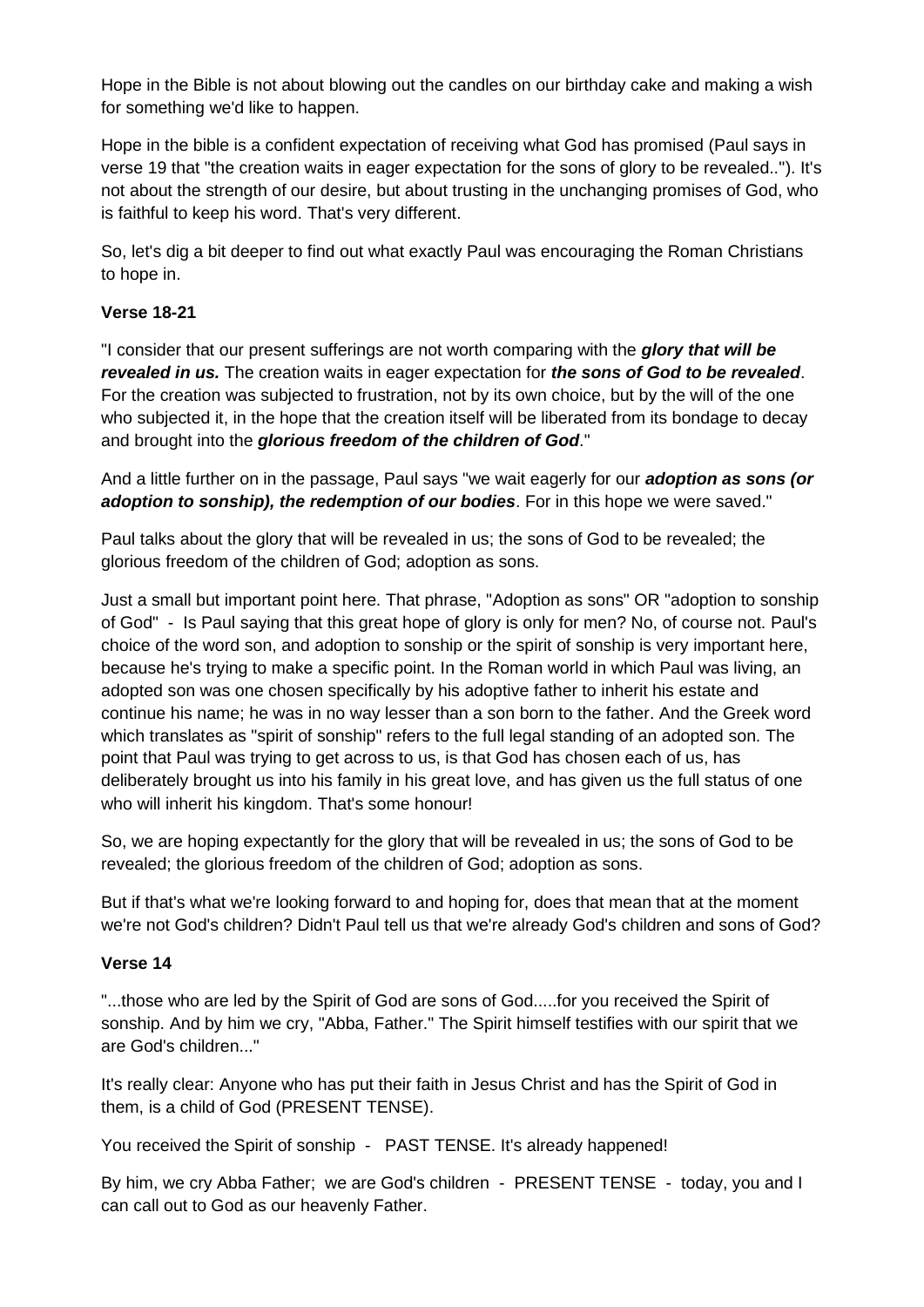We have already received these things, Paul says. And yet, he says we're also waiting eagerly for our adoption as sons. So, how can we have received these things and at the same time be waiting and groaning for them to happen? As Paul says, you can't still be hoping for something that you already have! Confused.com?

The key lies in another word that Paul uses in verse 17:

**Verse 17:** "Now, if we are children, then we are **heirs** - heirs of God and co-heirs with Christ, if indeed we share in his sufferings in order that we may also share in his glory."

Today, we can say confidently, through faith and the Spirit living within us, that we are children of God. But as children, we are also heirs. And this is the key word. For an heir is someone who is waiting to receive what is promised to them. Prince Charles is heir to the British throne. He became heir apparent 68 years ago, when his mother became Queen. Until he becomes King, he must continue to wait for that day when all the fullness of kingship that is promised to him is conveyed upon him

An heir is someone who is "legally entitled to the property or rank of another on that person's death."

We are already God's children, and have received the spirit of sonship. And that means we are heirs - even more, we have been made co-heirs with Christ!! And we will receive the full rights and privileges of being sons, not on Christ's death (because he has risen and is alive!), but on our own death when our bodies will be redeemed and resurrected or, if Christ returns before we die, on that glorious day when he comes in all his glory.

At the Church of England's Funeral service at the Committal, the Minister says: "We commit our brother / sister to be buried / cremated .......In sure and certain hope of the resurrection to eternal life through our Lord Jesus Christ, who will transform our frail bodies that they may be conformed to his glorious body..." It's there isn't it: that same firm hope in the promise that our bodies as well as our spirits will be redeemed by Jesus, by the one whose own body has been gloriously resurrected and transformed; through him we too will be transformed to share in all his glory. And on that day we will enjoy the loving embrace of our Father in heaven, and be able to look into his eyes, and be held in his arms.

What an amazing hope that is! Wow! No, no one looks forward to death, or the process of dying, but what an incredible joy we have to look forward to after our death.... sharing with and in Christ's glory! We're co-heirs with him. That's why Paul talks about the "*glorious* freedom of the children of God".

So, what difference does this hope make to us today? The Christians who Paul was writing to in Rome were facing many trials, including increasingly severe persecution for their faith. In this life, we too will face many trials and difficulties. Some of us are facing great trials right now.

We're certainly not immune to the suffering and pain that everyone experiences here on earth. Like the weeds and the wheat in Jesus's parable, before the time of Harvest, we all live and grow together, all experiencing the rain and the sun, the conditions of every day life. And in fact, at times, we may suffer more because of our faith. Indeed, some of our brothers and sisters in Christ are being persecuted terribly today.

So, there may be times when we feel we're suffering more because of our faith. But, the promise is that if we live as those led by the Spirit of God, if we commit ourselves to doing his will rather than the will of our sinful nature, and if we share in Christ's sufferings....then we also share in his glory.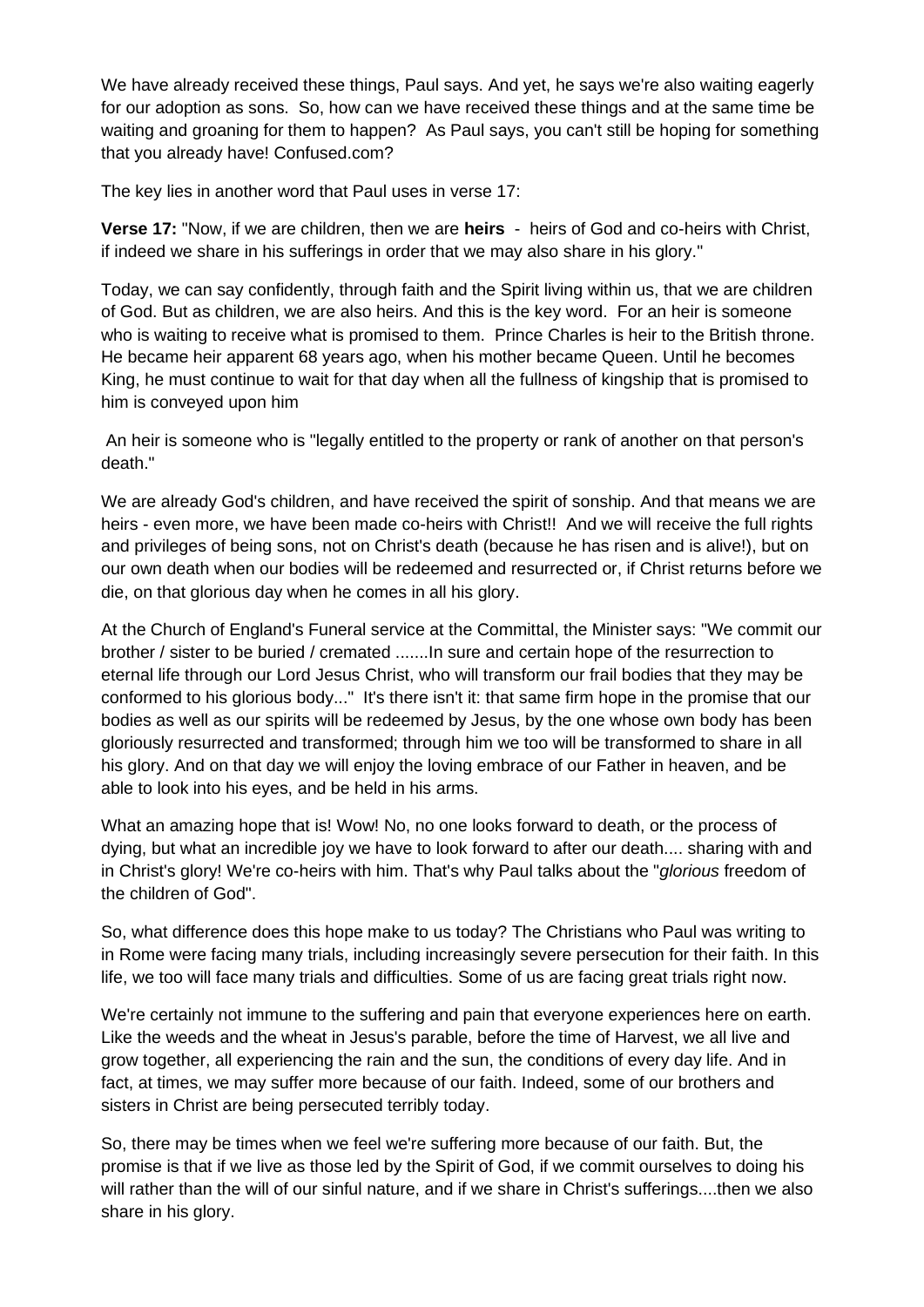Hope of the glory that is to come helps to sustain us in the challenges of the present time. And what we experience in part through faith today (our being God's children, able to call God our Father), will one day be ours in all its fullness and glory.

As Jesus promises in his parable, on the day when his Kingdom comes in all its fullness, the "righteous (that is those saved by faith in him) will shine like the sun in the kingdom of their Father." We, the sons of God, shall be revealed and shall enjoy our new, glorious freedom.

Don't we all long for the day when we no longer have to hope, and no longer have to live by faith? That day is going to happen, the day when Jesus Christ returns, as he has promised, and is revealed in all his glory. On that day, all his promises will be fulfilled and we will see him face to face. We will see God and be with God in all his glory. All our waiting and longing and groaning will be over, hope and faith will no longer be needed. Don't you look forward to that glorious day?

If you're the kind of person who finds acronyms helpful to remind you of something, here's some acronyms for hope that I found online that might help you to remember the truth of Christian hope:

## **Hope is:**

- H Holding
- O on to
- P promises (of God)
- E even though

# **Hope is: (John Maxwell)**

- H Holding
- O on
- P praying
- E expectantly

### **Hope is:**

- H Hold
- O on
- P Pain will
- E End

Perhaps you can come up with a different acronym for HOPE that will help you remember ....